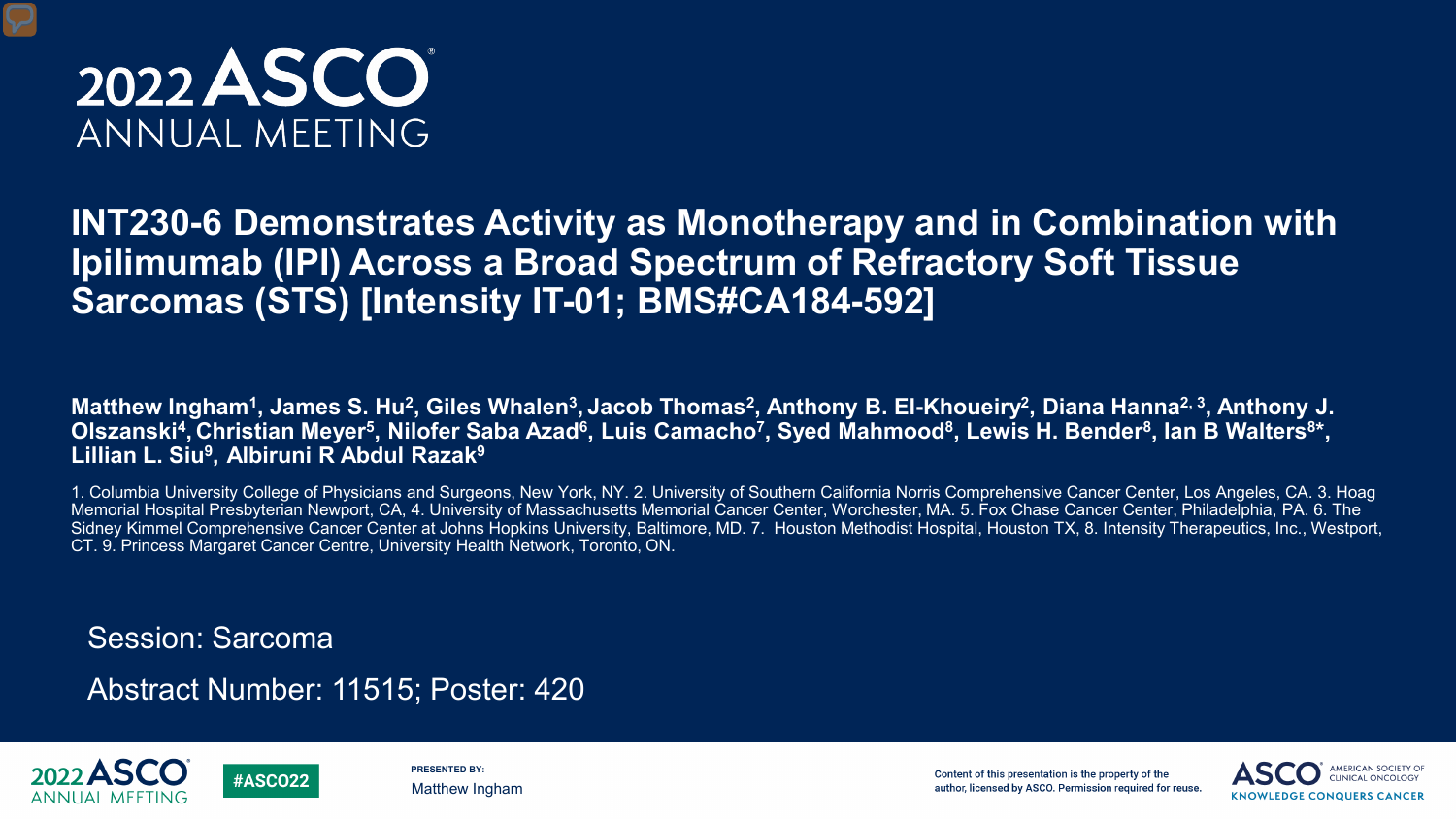**Background** INT230-6: designed for intratumoral (IT); comprised of fixed ratio amphiphilic <sup>2</sup> dispersion excipient, SHAO (10 mg/mL), Cisplatin (0.5 mg/mL,) Vinblastine (0.1 mg/mL)

### Murine model of dispersion



### **Control: cisplatin in saline**

**#ASCO22** 



**PRESENTED BY:** Matthew Ingham

Content of this presentation is the property of the author, licensed by ASCO. Permission required for reuse.



N=15 N=11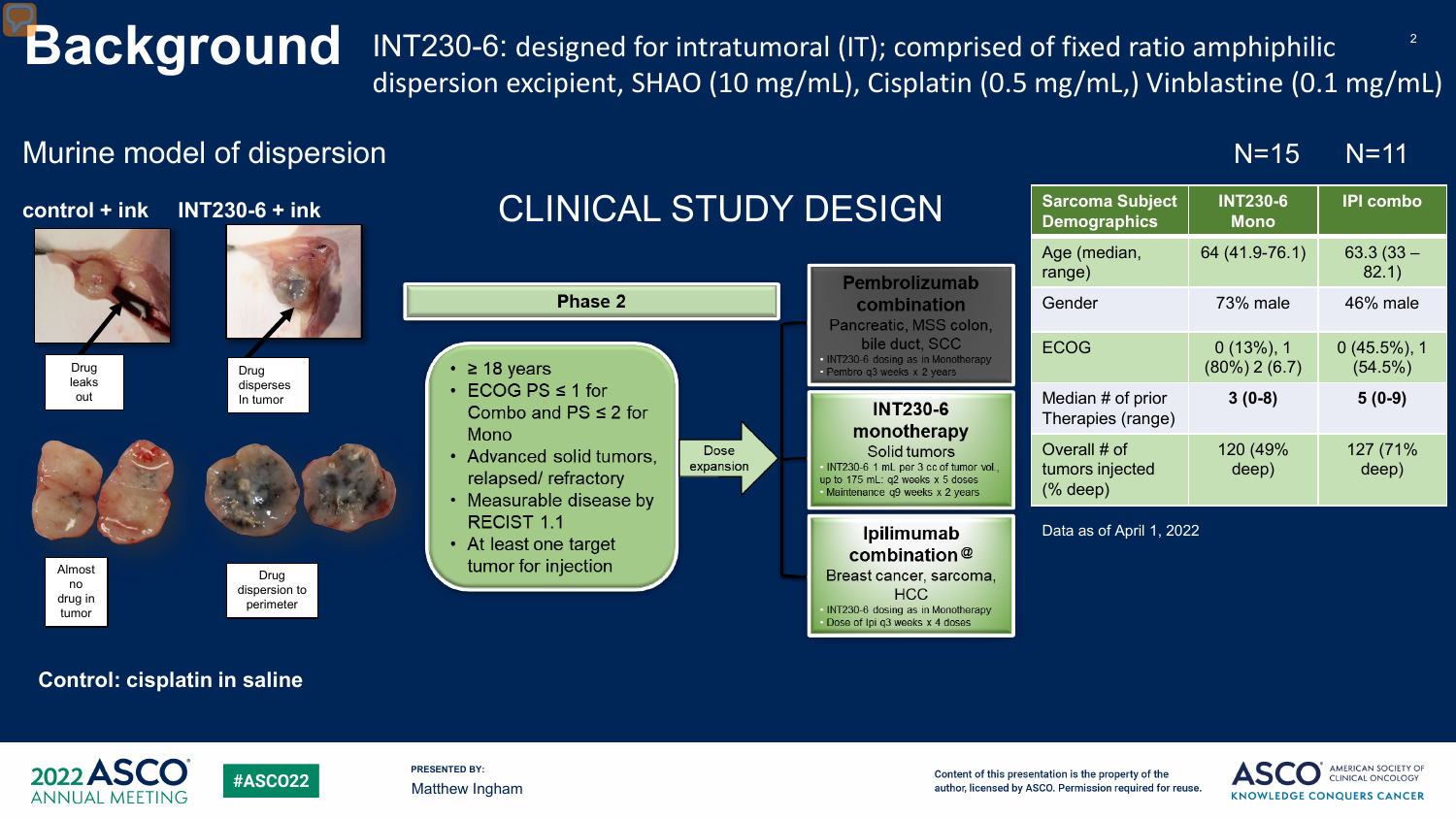# **Pharmacokinetics, Safety,**



 $>95\%$  of the active agents remains in the tumor relative to IV dosing

Cisplatin is not measured only Pt metal (non-toxic)

| <b>EITICACY</b>           | <b>INT230-6</b> | <b>INT230-6 + IPI</b>                  |
|---------------------------|-----------------|----------------------------------------|
| No. patients having:      | $(N=15)$        | $(N=11)$<br>$\overline{\phantom{a}}$ 3 |
| at least 1 rel. TRAE      | $14(93.3\%)$    | $11(100\%)$                            |
| <b>Grade 3 rel. TRAEs</b> | $3(20.0\%)$     | $1(9.1\%)$                             |
| Grade 4 or 5              | $0(0\%)$        | $0(0\%)$                               |
|                           |                 |                                        |

TRAEs were mainly local tumor pain, fatigue, nausea, decreased appetite Combo: 4 low grad drug related immune adverse events. Data as of April 1, 2022



**#ASCO22** 

Monotherapy chordoma subject

 $52.48$ mm

pre dose:  $55.65 \times 32.48$  1st scan post treatment:  $47.5 \times 18.78$ 



2022 ASCO **ANNUAL MEETING** 

**PRESENTED BY:** Matthew Ingham

Content of this presentation is the property of the author, licensed by ASCO. Permission required for reuse.



3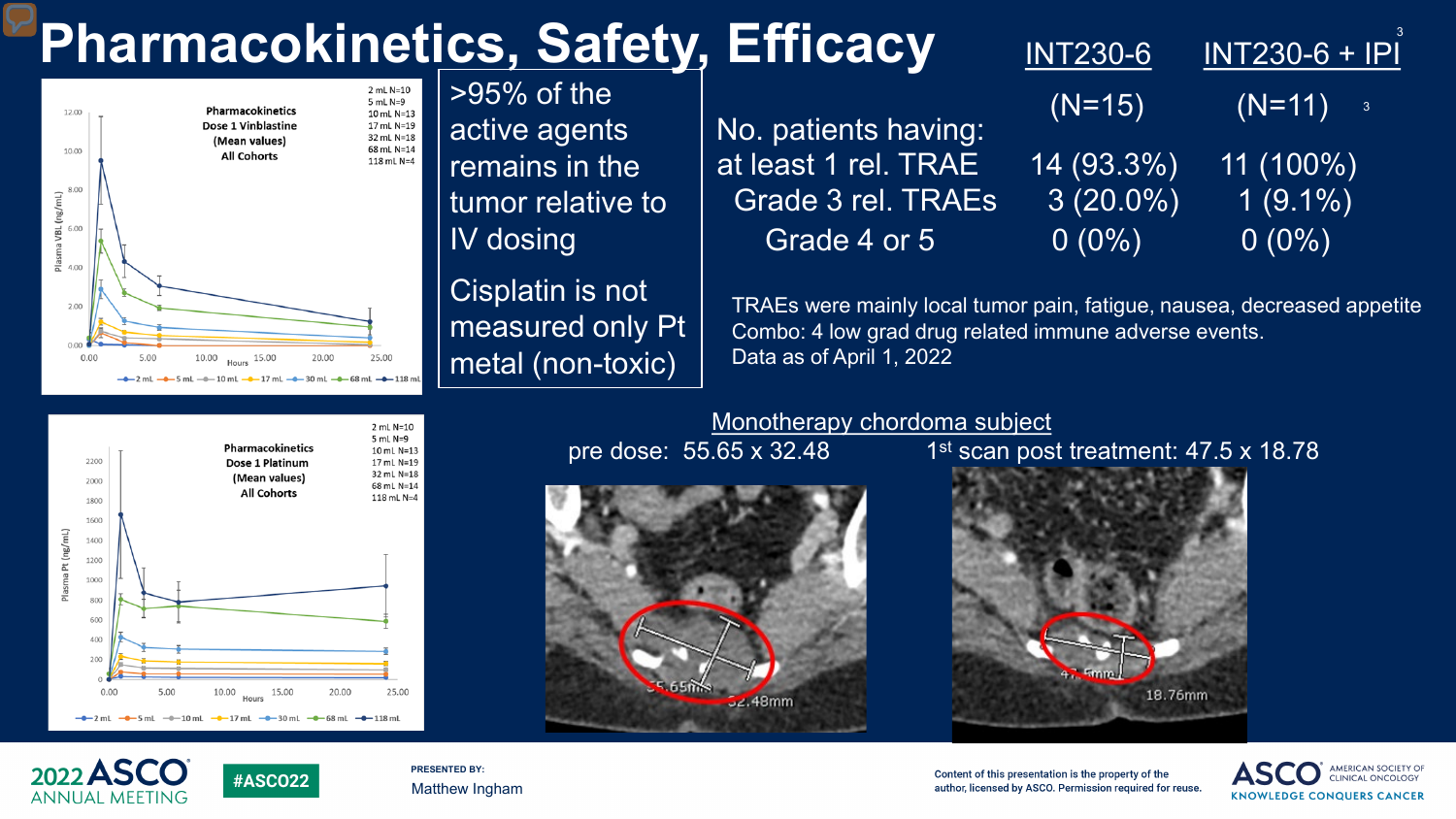## **Efficacy: Phase 1/2**

Change in Longest Diameter Change in Volume 100% Combination data (using 3 dimensions) 90% % change in diameter diameter in volume % change in volume 80% >40%TTB mono compared to: Subbiah control HR: 0.234 Survival Probability CI (0.130, 0.423) 60%  $\equiv$ All monotherapy compared to: 50%  $\boldsymbol{\omega}$  $\boldsymbol{\omega}$ Subbiah control HR: 0.290 change change 40% CI (0.173, 0.494) Historical sarcoma phase 1/2 control (Subbiah)  $30%$  $\%$ 20%  $\aleph$ 10% Data as of April 21, 2022  $-100$ Days Days Days 800 150 250 350 50 100 200 300 500 The lack of correlation between diameter and **W**-Myofibroblastic sarcom - Osteosarcoma Chordoma - Desmoid sarcom - Chordoma volume indicates that RECIST may be unreliable  $-$ INT230-6, n=15 -- INT230-6 dosed >40% TTB, n=11 - Sarcoma (unknown --Leiomyosarcoma ← Leiomyosarcoma - Chondrosarcoma - Liposarcoma for IT INT230-6 as a metric of efficacy  $-$ INT230-6 + IPI N=12 ——Control, n=56 Censored Control (Subbiah data) **INT230-6 all**  $C1D0$ C<sub>2</sub>D<sub>0</sub> **INT2306 >40% TTB INT230-6 + IPI** Marker Opal Color Post 2 doses Day 28 mOS, CI Pre dose Day 0  $205$  days 649 (146, 1219) 715 (649, 1219) Not reached median follow-up: 297 days 570 Yellow  $CD4$ DCR rate >50 days (in data base as of April 1)\* C<sub>D</sub><sub>8</sub> 620 Orange cancer and cancer and cancer.<br>Cancer and cancer and cancer and cancer and cancer and cancer and cancer and cancer and cancer and cancer and<br>Cancer and cancer and cancer and cancer and cancer and cancer and cancer and cance **DAPI** INT230-6 monotherapy (n=9) :56%  $INT230-6+IPI (n=7)$ ; 57%.  $*$ excludes chordoma Subbiah; et. al, Scientific reports 6:35448 2016 Jones, Cancer Chemother Pharmacol (2011) 68:423-429  $\pm$  Immune influx following 2 doses of monotherapy (liposarscoma) Cassier, Annals of Oncology 25: 1222-1228, 201:



**PRESENTED BY:** Matthew Ingham

Content of this presentation is the property of the author, licensed by ASCO. Permission required for reuse.



Kaplan Meier estimates sarcoma patients